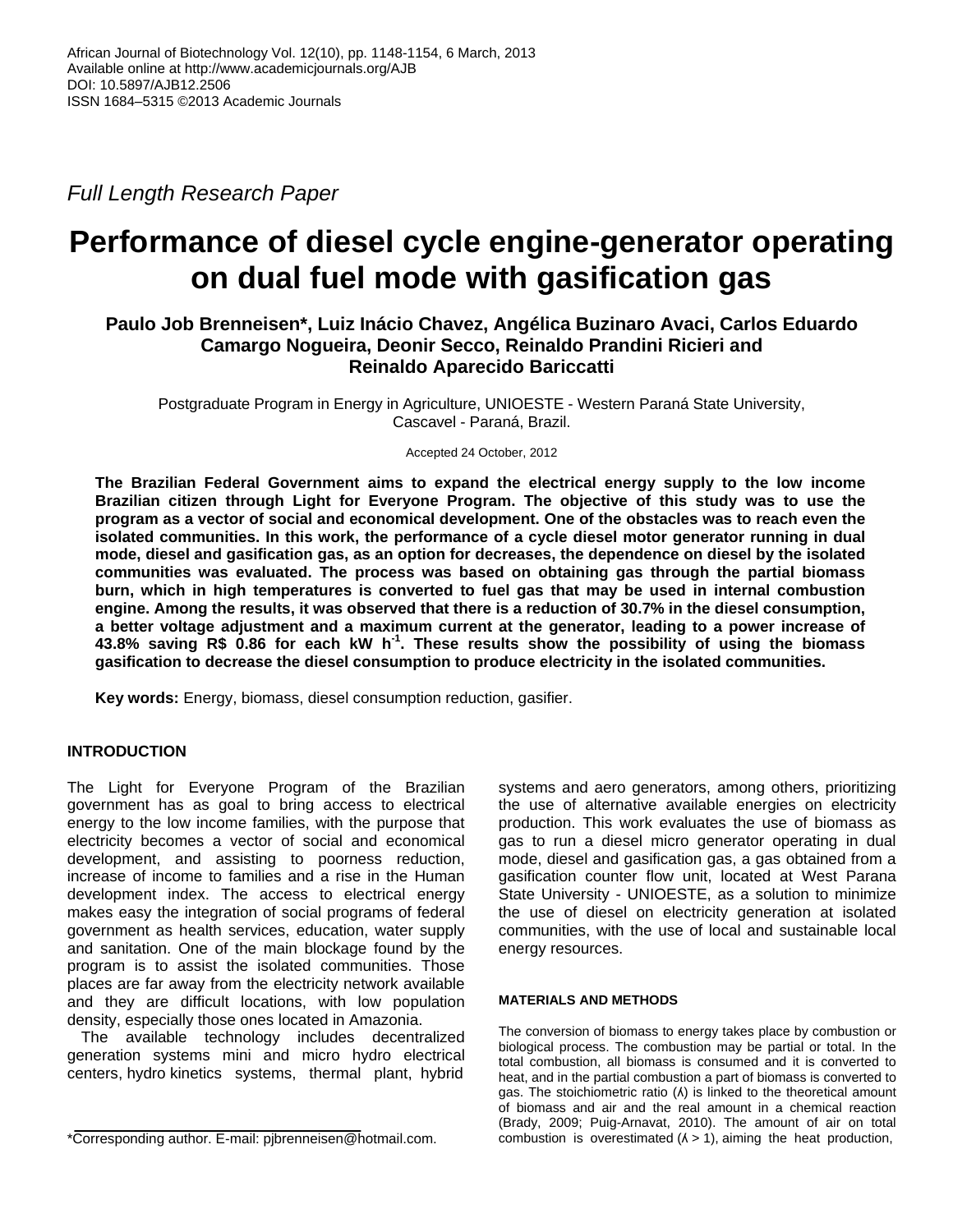

**Figure 1.** Two stage co-current gasifier.

ensuring that all the fuel is consumed. The main goal on partial combustion is the gas generation (gasification) and not the heat production, so the air amount is reduced  $(A < 1)$  (Nogueira, 2003; Tinaut, 2006).

The gasifier and the diesel Motor Generator Group (MGG) belong to the gasification laboratory at the West Parana State University (UNIOESTE), Cascavel Campus. The biomass gasifiers differ by the biomass type that is used, by the heat value of the produced gas, by the gasification agent, by the work pressure and by the biomass flow when compared to gasification agent. The heating value of the produced gas is featured as low heating value ≤ 5 MJ Nm<sup>-3</sup>; average heating value between 5 and 10 MJ Nm<sup>-3</sup>; and high heating value between 10 and 40 MJ Nm<sup>-3</sup> (Gómez-Barea, 2011). With respect to the gasification agent, it is featured as air, oxygen or water vapor. With respect to the work pressure, it is featured as low pressure or atmospheric pressure, and to 6 MPa of high pressure. With respect to the flow of biomass, it is featured as counter flow, direct flow, cross flow, fluidized bed or carried bed (Àngel, 2009).

On two stages co-current gasifier (Figure 1), the fuel gas output is on the bottom part, the flow is downwards on the same direction as of the flow of the solid material. In reaction to this flow, the gas components produced at the drying zone and at the pyrolysis are forced through the glowing coke bed where the phases of reduction with endothermic reaction occurs, as well as hydrogen, carbon monoxide, methane and ethane formation.

In the first phase, the partial burn of the biomass occurs in reaction to the gasifying agent (air), generating heat to the drying zone (Figure 1A), with temperatures between 100 and 200°C and evaporating the water of the solid biomass that is been used. On the pyrolysis zone (Figure 1B), at temperatures around 280 to 450°C, the solid elements (hemicellulose, cellulose, lignin etc), produced tar, light acids, non-condensed gases (CO,  $CO<sub>2</sub>$ , H<sub>2</sub>,  $CH<sub>4</sub>$  $O<sub>2</sub>$ ), solids (ashes), and endothermic reactions of this phase.

In the second phase, the biomass oxidization occurs due to the air in the partial combustion zone at temperatures around 600 and 800°C. In this phase, the gases generated at the pyrolysis react with the oxidant agent in an exothermic reaction which is responsible for the heat generated by the gasifier and responsible for the reduction of tar on content lower than 75 mg Nm<sup>-3</sup>. The reduction phase occurs in the gasification zone at temperatures around 800 and 1000°C, where the hydrogen reacts with the carbon monoxide generating methane and water (Ángel, 2009; Brown, 2009; Puig-Arnavat, 2010; Martines, 2012).

The gasifier used for the study was a two stage co-current gasifier, CD60, fabricated in 2005, developed by Termoquip. The gasifying agent is air with a flow rate of 0.35  $Nm^3$  min<sup>-1</sup>, that is pasteurizes under work pressure of 1.0 bar (Figure 2). The gas produced has low quantity of tar  $<$  75 mg Nm<sup>-3</sup> and a particulate content from the bag filter of  $<$  20 mg Nm<sup>-3</sup> (Termoquip). These are necessary conditions to the internal combustion engine operation. The biomass used for the experiment was the "Itaúbe", *Mezilaurus Itauba sp,* according to Quirino (2005), it has a higher calorific power of 22 MJ kg<sup>-T</sup>. The residues were taken from the logging industry of the region, cut into cubes of 2 to 4.0 cm according to the fabricant's specifications. The GMG diesel was a BD-6500CFE, Branco, single-cylinder engine of 10 cv, with continuous power of 9 cv, compression ratio of 19:1, direct injection, consume of 2.15 L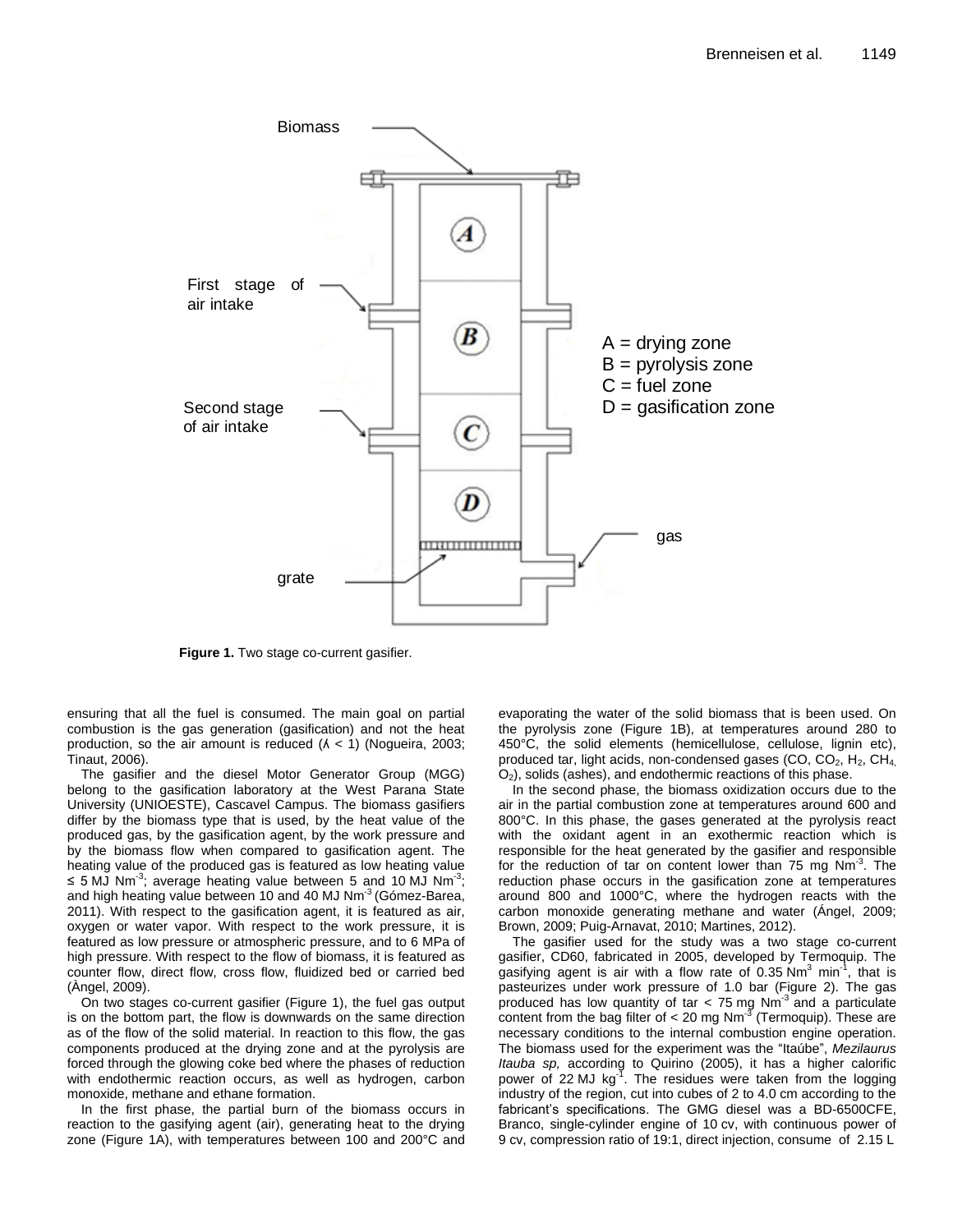

**Figure 2.** CD60 termoquip gasifier.

h<sup>-1</sup> and generator of 5.0 kVA continuous electric power, singlephase with voltage of 127/220V.

One of the characteristics of the basic functioning of the diesel cycle engine is the autoignition of fuel through compression. In the compression phase, the intake air is compressed, and its temperature increased, with this, the direct injection of the diesel occurs, which in contact with the heated air initiates the ignition, causing the expiation that causes work. Therefore, the use of gasification gas in diesel-cycle engines is only possible on dual mode, working with the ignition diesel in the gasification gas. For the functioning of the dual mode, the gasification gas goes through the air intake of the engine that was modified by the insertion of a venture mixer and a ball valve for the dosage of gas and air required on dual mode. Figure 3 shows in a simplified way, the system settings which is composed of the gasifier (GDE) and its parts, connected to a water-sealed gasometer (GA), for the temporary storage of the gas, related to the GMG and to a consumption balance and to a resistive load-banks.

The operational conditions are determined by the settings of the entrance of gas and of air in the venture under the conditions of 250 to 5000 W charge determined by an association of resistors connected to the generator. The consumption of diesel is determined with the use of a plastic beaker of 250 ml and a Gehaka BK2000 semi analytical balance, with maximum capacity of 2100 g and resolution of 0.01 g. The consumption/hour of the diesel of the

system was determined with the use of a digital chronometer. The combustion consumption is expressed by

$$
Cons = M_i - M_f \tag{1}
$$

Where, Cons is the combustion consumption  $(g)$ ; M<sub>i</sub> is the initial mass of fuel (g);  $M_f$  is the final mass of fuel (g).

The final experiment consisted in submitting the system under the minimal condition of charge, 250 W to the maximum nominal condition of the equipment (5 kVA), with gradients of 250 W. The behavior of the system (voltage, electric current and electric power) when operating with diesel only, on normal mode, was taken as a reference and compared to the same system but on dual mode, using diesel combined with gasification gas. The time and the consumption on the distinct charge conditions show the specific consumption of fuel, diesel (CED). The CED is compared in equal charge conditions operating on normal mode and on dual mode as shown in equation 2.

$$
CED = \left(\frac{3600 \times \text{Cons}}{V \times I \times T}\right) \tag{2}
$$

Where, CED is the specific consumption of fuel (kg kW h<sup>-1</sup>); I is the electric current (A); T is the time (s); V is the voltage (V). The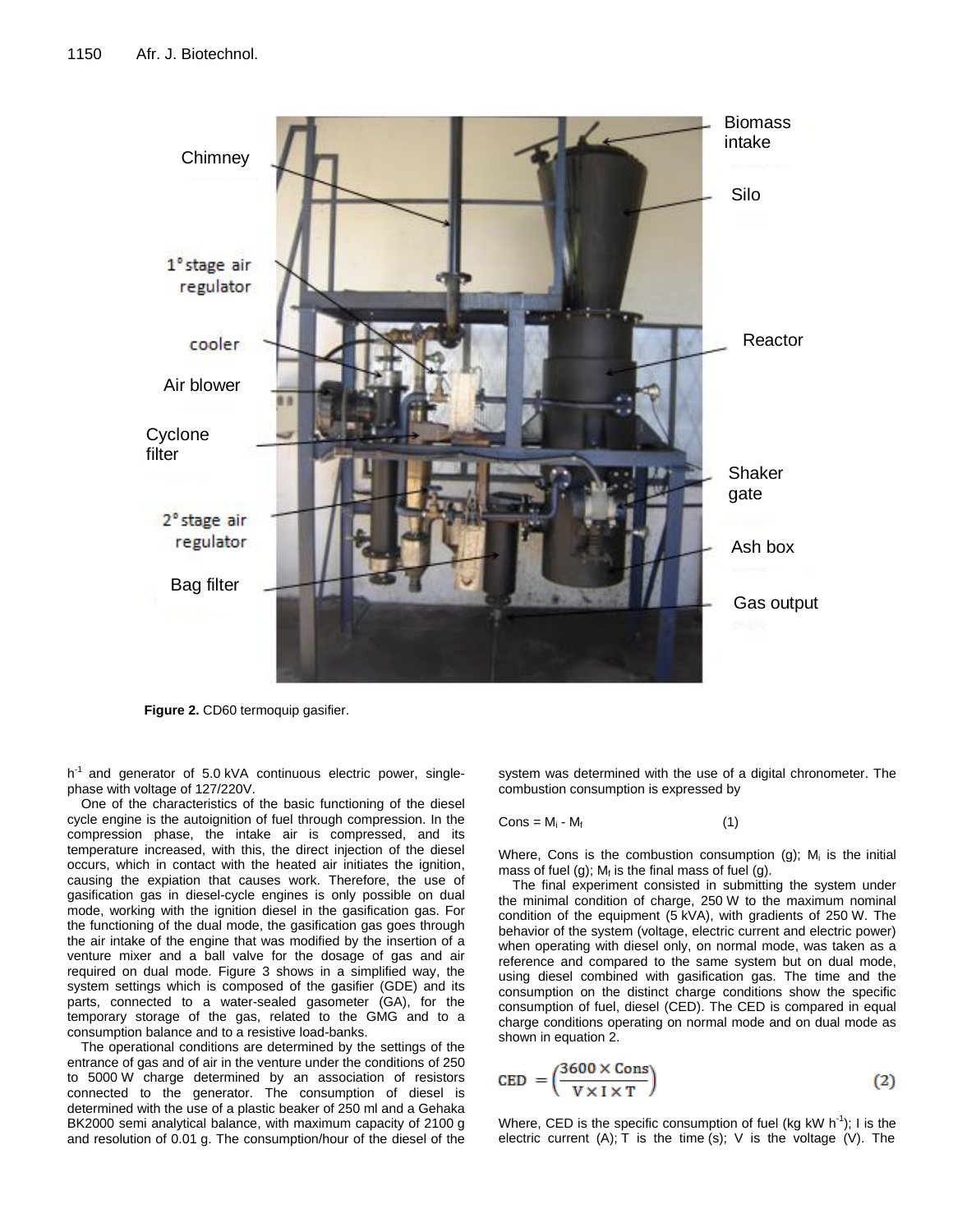

**Figure 3.** Experiment settings (Ángel, 2009).



**Figure 4.** Electric power produced due to the charge.

difference of consumption on dual mode in relation to the consumption on normal mode is expressed by equation 3.

Saving 
$$
=\left(\frac{\text{Consnormal - Consdual}}{\text{Consnormal}}\right) \times 100
$$
 (3)

Where, saving is the fuel saving (%).

#### **RESULTS AND DISCUSSION**

The use of the gasification gas contributes to better adjustments of the voltage of the generator with an average of 201 V on normal mode and 208 V on dual mode. The use of gasification gas also contributed to the increase of maximum current of 15.2 A on normal mode to 18.4 A on dual mode, representing a gain of 21.05% of the maximum current. Figure 4 relates the behavior of the electric power produced by the generator due to the required charge on normal and dual mode. The use of the gasification gas contributed to the increase of the maximum electric power of 2.58 kW on normal mode to 3.72 kW on dual mode, an increase of 43.8%. Figure 5 relates the behavior of the consumption due to the required charge on normal and dual mode. The use of gasification gas contributed to a decrease of consumption when the electric power of the charge is higher than 1.5 kW, reaching a maximum of reduction of consumption on 3.5 kW with 30.7% of reduction.

Both dual mode and normal mode show a high CED when the system operates with low charge that characterizes a lower performance of the engine. With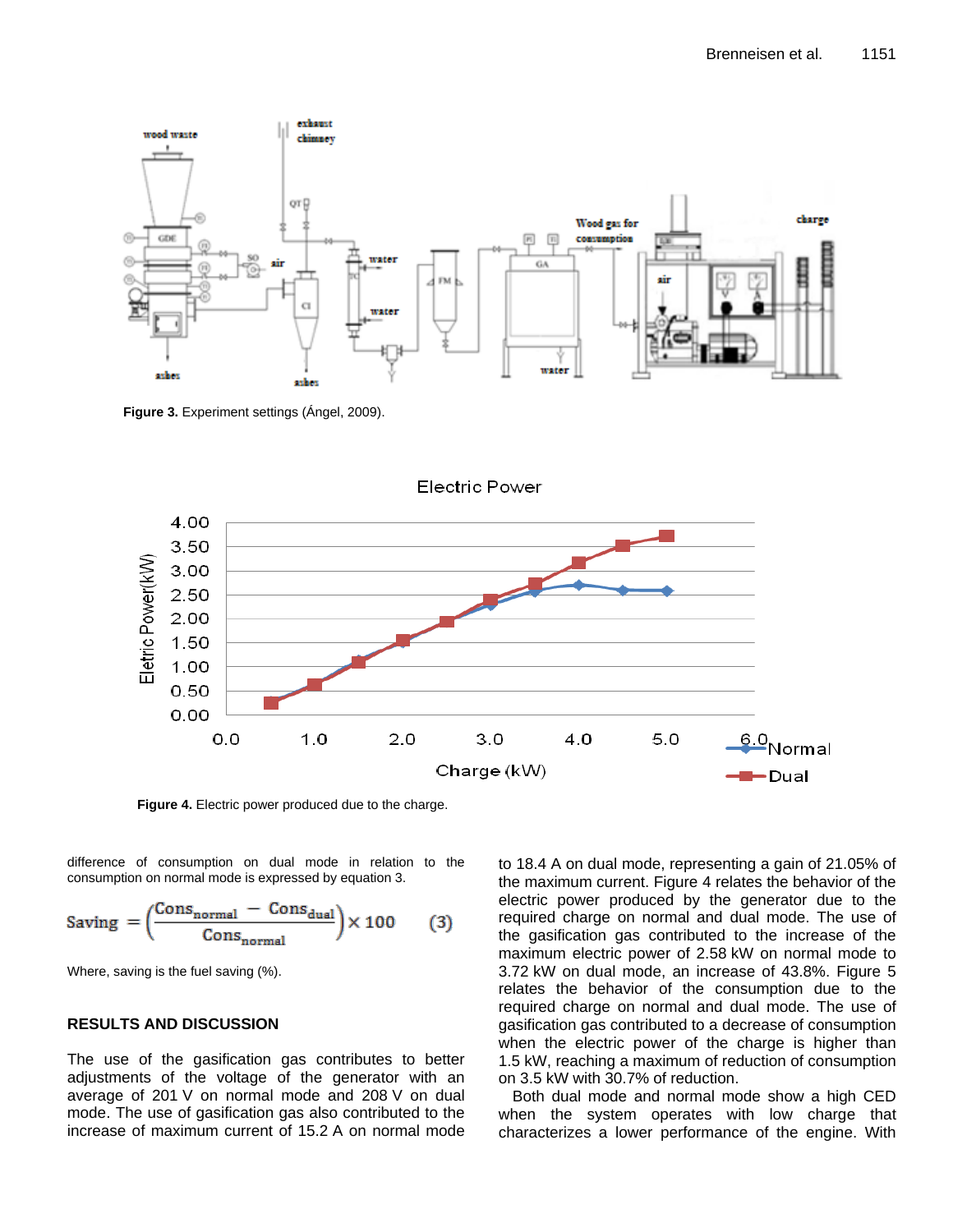

**Figure 5.** Consumption due to the charge.



**Figure 6.** Low range of charge consumption.

the increase of the required charge, there was a decrease of around 1.5 and 4 kW of the specific consumption. Figure 6 relates the specific consumption of fuel due to the required charge on normal mode and on dual mode, around the range of 1.5 and 4 kW. On the charge range of 1.5 to 4.0 kW, the CED on normal mode was of minimum of 309.0 kW  $h^{-1}$  and maximum of 537.4 g kW h<sup>-1</sup>, with an average CED of 402.5 g kW h<sup>-1</sup>. On the same charge range, on dual mode, the minimum CED was of 241.6 g kW h<sup>-1</sup> and a maximum of 527.3 g kW h<sup>-1</sup>,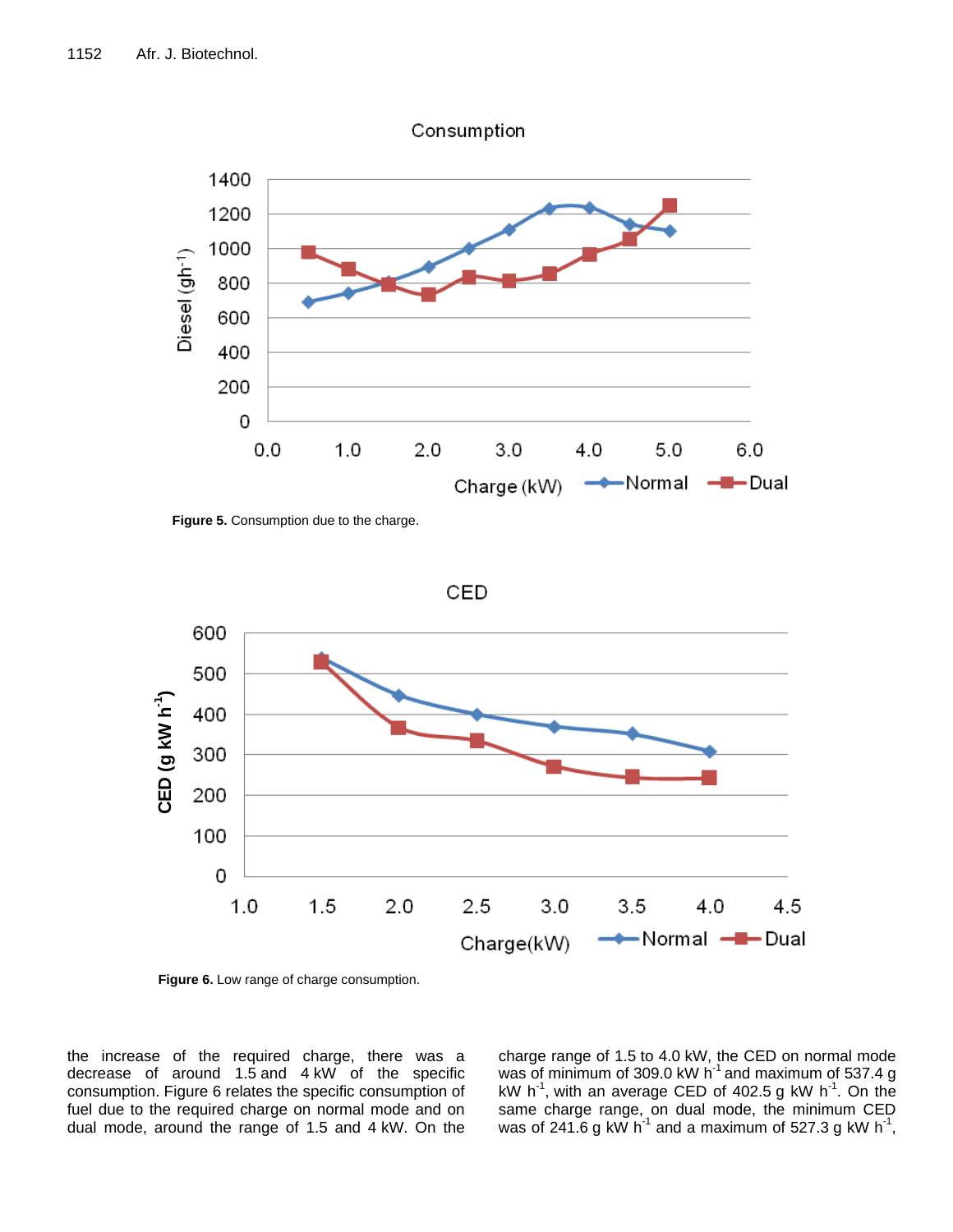

**Figure 7.** Percentage of saving of diesel due to the charge.

with the average of 330. 8 g kW h<sup>-1</sup>. Figure 7 relates the saving of fuel due to the required charge on normal and dual mode, on the charge range of 1.5 to 4.5 kW. The use of the gasification gas contributed to a reduction of the consumption when the electric power of the charge is higher than 1.5 kW and lower than 4.5 kW, with an average of 17.8% of the consumption, and with maximum reduction on 3.5 kW, with 30.7% of reduction for a liter of diesel to R\$ 1.89, representing a savings of R\$ 0.86 h<sup>-1</sup>.

#### **Conclusion**

At analyzed conditions, this study showed that using the Itaúba waste resulting in a gas with heating value  $\leq$  5 MJ  $Nm^{-3}$  we observe that:

1) The use of gasification gas with diesel has shown a 30.7% reduction on the fuel consumption;

2) The operation ratio with the lowest specific consumption is limited between 1.5 kW and 4 kW, and the best operation point is 3.5 kW;

3) It was observed an improvement in the adjustment of the voltage parameters and the maximum current of generator, with a significant increase at the maximum power with a raise of 43.8%;

4) A savings of R\$ 0.86 for each  $kWh^{-1}$  for a load of 3.5 kW was verified.

These results show the possibility of using the gasification biomass on the diesel consume reduction to generate electrical energy to the isolated communities.

#### **REFERENCES**

- Ando Y, Yoshikawa K, Beck M, Endo H (2005). Research and development of a low-BTU gas-driven engine for waste gasification and power generation. Energy 30:2206-2218.
- Ángel JDM (2009). Estudo experimental do conjunto gaseificador de biomassa em reator co-corrente com duplo estágio de fornecimento de ar e motor de combustão interna. Universidade Federal de Itajubá. Itajubá-MG. Dissertação de Mestrado.
- Arena U, Gregorio FD, Santonastasi M (2010). A techno-economic comparison between two design configurations for a small scale, biomass-to-energy gasification based system. Chem. Eng. J. 162(2):580-590.
- Biomassa Aneel. Available of: <www.aneel.gov.br/aplicacoes/atlas/pdf/05-Biomassa(2).pdf>. Accessed in: 04/05/2012.
- Brady JE, Senese F, Jespersen NDQ (2009). a matéria e suas transformações. 5º edição, LTC. 1:590.
- Brito JOO (2007). Uso energético da madeira. 21(59):185-193.
- Brown D, Gassner M, Fuchino T, Maréchal F (2009). Thermo-economic analysis for the optimal conceptual design of biomass gasification energy conversion systems. Appl. Therm. Eng. 29:2137-2152.
- Damartzis Th, Michailos S, Zabaniotou A (2012). Energetic assessment of a combined heat and power integrated biomass gasification– internal combustion engine system by using Aspen Plus®. Fuel Process. Technol. 95:37-44.
- Gómez-Barea A, Leckner B, Perales AV, Nilsson S, Cano DF (2012). Improving the performance of fluidized bed biomass/waste gasifiers for distributed electricity: A new three-stage gasification system. Appl. Therm. Eng. pp. 1-10.
- Huber GW, Iborra S, Corma A (2006). Synthesis of Transportation Fuels from Biomass: Chemistry, Catalysts, and Engineering. Instituto de Tecnologia Quıímica, UPV-CSIC, Universidad Politénica de Valencia. Valencia, Spain. Chem Rev. 106:4044-4098.
- Martínez JD, Mahkamov K, Andrade RV, Lora EES (2012). Syngas production in downdraft biomass gasifiers and its application using internal combustion engines. Renewable Energy 38:1-9.
- N.A.S (1983). Producer gas: Another fuel for motor transport. Academy, Press Washington, D.C., U S. p. 101.